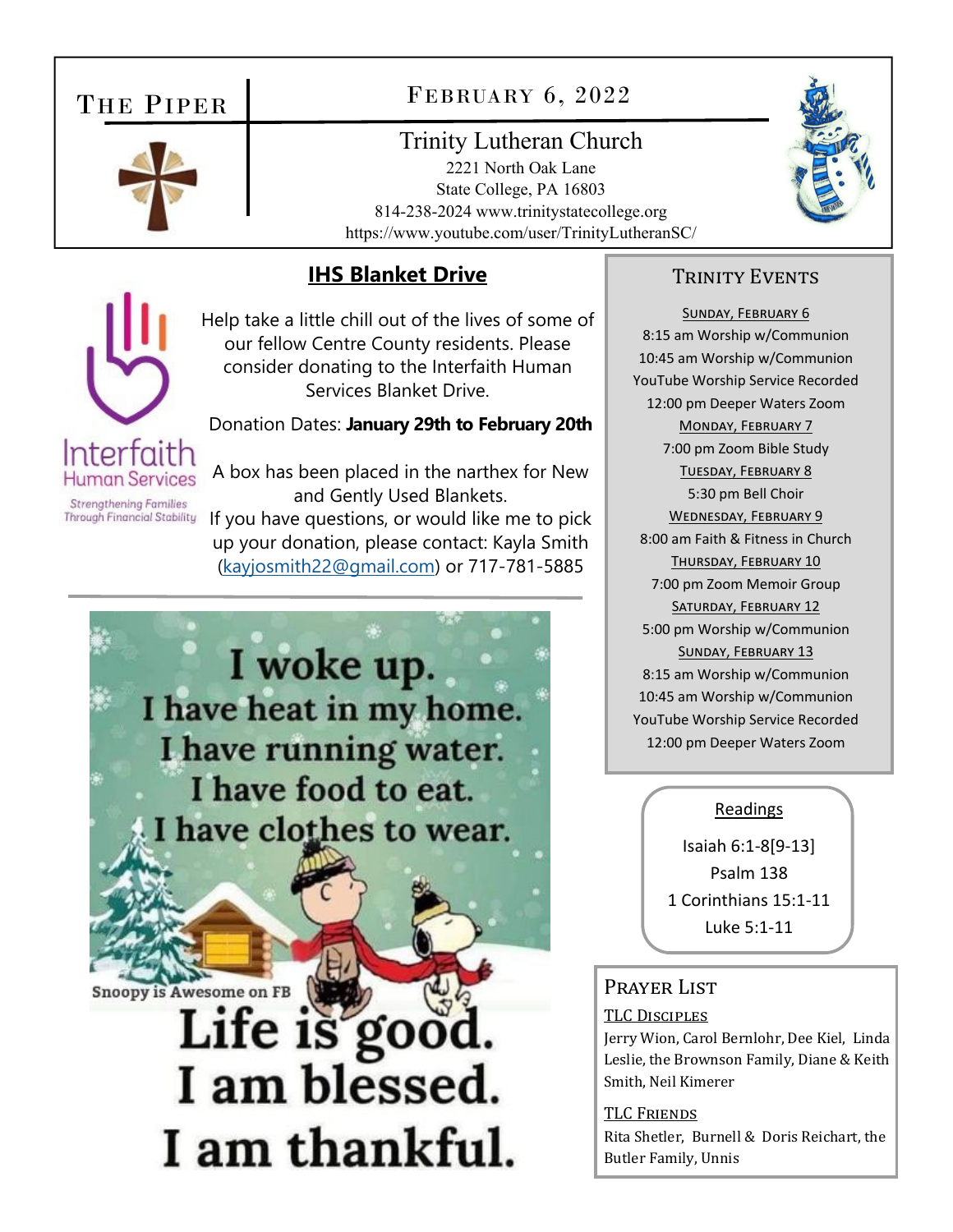# *From the Desk of Vicar Ted*

My final day of internship at Trinity Lutheran Church in State College was on Sunday, January 30. It has been an amazing year of learning and growth amidst a great group of Christ followers. I have learned so much this year and will be forever grateful to Trinity for hosting me this year and walking this last part of my journey to ordination. You all have a special place in my heart. You not only gifted me with internship, but also gave me a wonderful sendoff and gifted me with so much more. Pictured are the gifts the church and various people of the church gave to include over \$500 as part of the sendoff. You are preparing me for my future ministry. The money will be used to upgrade my Greek/Hebrew language software used in biblical study, which is quite expensive software so this will go a long way towards that. A HUGE thank you Pastor Ron for his leadership and supervision. He has helped me learn and grow so much this year. And a HUGE thank you to Beth Robbins. A good administrator makes everything happen and she is invaluable. And finally a HUGE thank you to everyone at Trinity!

Yours in Christ,

*Vicar Ted*